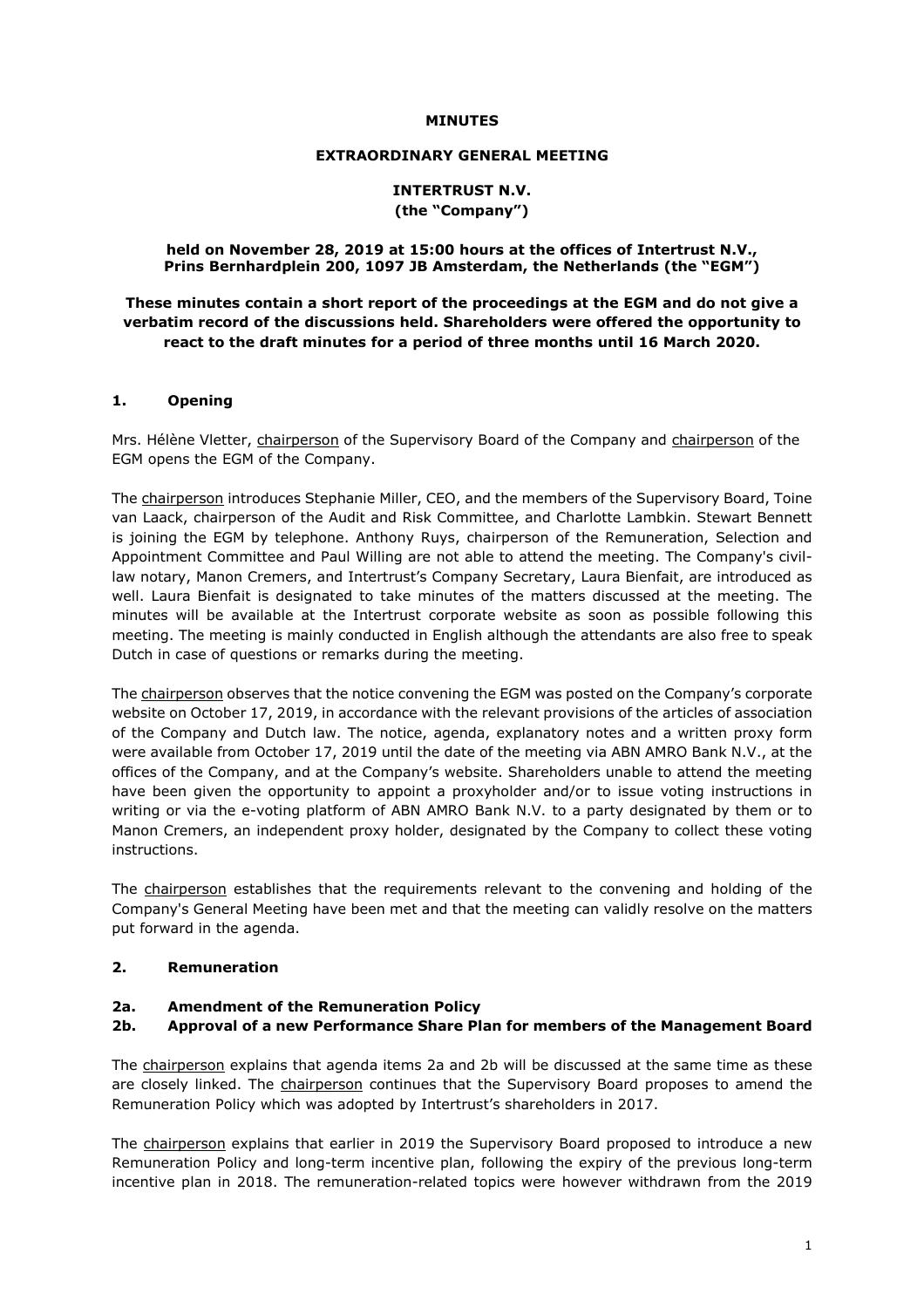AGM as it was clear that some of our major shareholders had reservations about the structure of the proposed long-term incentive for the Management Board members. The chairperson continues that since then the Remuneration, Selection and Appointment Committee and the Supervisory Board have reviewed the written and verbal feedback from shareholders and proxy advisors which review also included the views of our employees and senior stakeholders. The chairperson then mentions that the review resulted in a new Performance Share Plan with a three-year performance period and additional two-year holding period in line with the Dutch Corporate Governance Code.

The chairperson explains that it is proposed to increase the long-term incentive target opportunity for the CEO to 100% of salary from 75% based on performance and market levels in other Dutch headquartered companies of similar scale and complexity with an increase to 200% of target from 150% for both CEO and CFO for outperformance against performance measures.

The chairperson continues that additional transparency for the annual bonus will be provided and that the 2020 annual bonus scorecard will be disclosed in the 2019 Remuneration Report with the actual targets disclosed in the 2020 report. In addition, formal share ownership guidelines have been introduced for the Management Board members of 200% of salary for the CEO and 150% for the CFO and six years to build up this shareholding. Finally, the chairperson explains that Intertrust aims to be fully compliant with the amended Shareholders Rights Directive as an early adopter.

The chairperson invites those present to raise any questions.

Mr. Jorna (representing VEB) mentions that the Shareholders Rights Directive prescribes that if a company wants to change its Remuneration Policy it requires 75% of the votes in favor. Mr. Jorna continues that it looks like Intertrust is pushing for the new Remuneration Policy to be adopted because it is not confident it will reach the 75% vote. The chairperson responds that the long-term incentive plan has expired in 2018 and that the Supervisory Board wishes to reward the Management Board in 2019 with a new incentive plan and a new Remuneration Policy in connection therewith. The chairperson continues that the plan which was initially proposed to be adopted at the AGM was withdrawn so the Supervisory Board took the opportunity to propose a new plan and a new Remuneration Policy and also anticipating the requirements of the amended Shareholders Rights Directive. Intertrust is very proud to be an early adopter of the amended Shareholders Rights Directive.

Mr. Jorna then asks which stakeholders were consulted (unfortunately not the VEB) during the process and which shareholders were approached and what the feedback from these groups was. The chairperson mentions that a wide variety of shareholders was approached as well as proxy advisors and employees, and further emphasizes that the Supervisory Board considers the review of the remuneration an ongoing process whereby the views of society at large must be reflected. The chairperson then invites Mr. Jorna to share what the views of the VEB would have been should the VEB have been consulted in response to which question Mr. Jorna gave his comments. Mr. Jorna mentions that the VEB considers the increased compensation under the new Remuneration Policy rather aggressive for various reasons. In addition, the VEB is not supportive of using absolute TSR as metric as opposed to relative TSR although it is pleased to see that the performance period has increased to three years. The chairperson responds that the choice absolute vs. relative TSR has been extensively debated but that in order to use relative TSR you need to have a proper peer group of at least twelve other companies of comparable scale to measure against which for Intertrust appeared to be very difficult in the stage it is in now. For the fixed part of the compensation the Supervisory Board has, however, looked at an AMX peer group.

The chairperson observes that there are no further questions on these agenda items and puts these agenda items to the vote.

The chairperson reports that, based on the attendance and registration list, there are 61,698,834 shares present or represented in the meeting which equals 68,51% of the issued capital.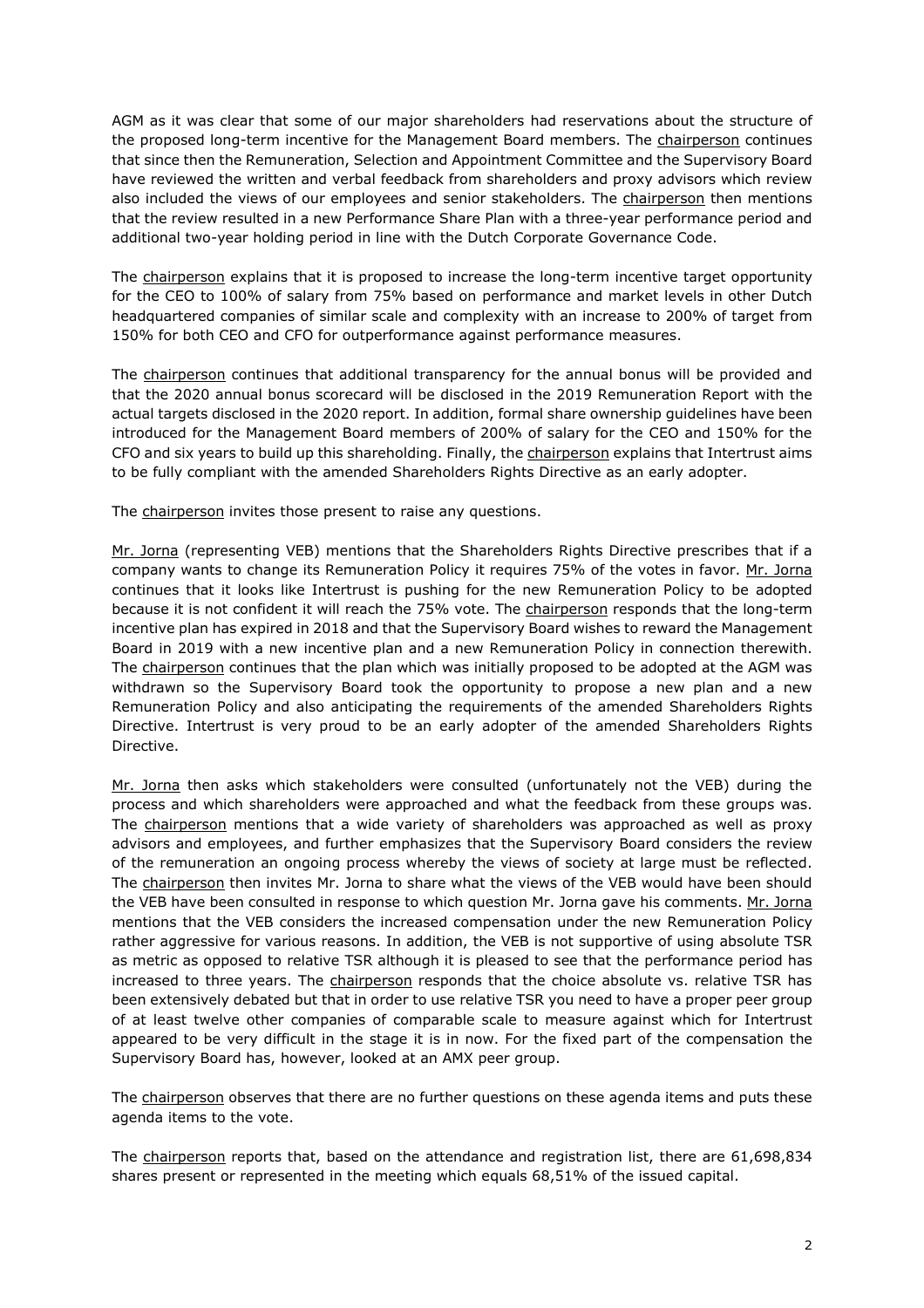The chairperson establishes that the proposal to amend the Remuneration Policy is adopted by the General Meeting with 87.93% of the votes cast, 54,230,131 votes in favour, 7,440,932 against and 27,771 abstentions.

The chairperson subsequently establishes that the proposal to approve a new Performance Share Plan for members of the Management Board is adopted by the General Meeting with 87.76% of the votes cast, 54,145,235 votes in favour, 7,552,421 against and 1,178 abstentions.

## **3. Proposal to appoint Mr. R.M.S. van Wijk as member of the Management Board**

The chairperson mentions that Intertrust has announced that Hans Turkesteen has stepped down as Chief Financial Officer and member of the Management Board, effective 12 September 2019. The chairperson explains that Mr. Turkesteen is leaving Intertrust by mutual agreement after setting up a solid foundation for the Company and that he will remain with Intertrust until 31 March 2020.

The chairperson continues that as a result, the Supervisory Board has decided to nominate Mr. Van Wijk to succeed Mr. Turkesteen as Chief Financial Officer, effective 12 September 2019, and member of the Management Board, subject to shareholders' approval. The chairperson then mentions that in accordance with article 13.2 of the articles of association of the Company and pursuant to the binding nomination of the Supervisory Board, the General Meeting is asked to appoint Mr. Van Wijk as member of the Management Board for a term of four years, which term shall lapse immediately after the day of the first General Meeting held in 2024. The chairperson then notes that all requisite regulatory approvals have been obtained in the meantime.

The chairperson further mentions that Mr. Van Wijk joined Intertrust in 2017 as Group Controller and has over 20 years of international experience in finance including several executive roles. His deep financial expertise, knowledge of Intertrust's business and industry, and his strong leadership skills are expected to be a big support to deliver on Intertrust's strategic objectives.

The chairperson then mentions that Mr. Van Wijk's curriculum vitae and his proposed remuneration package are shown on screen and that Mr. Van Wijk is also present at the EGM.

The chairperson invites those present to raise any questions.

Mr. Jorna mentions that the VEB was surprised about the CFO change on 12 September 2019 but is happy to see that it is an internal candidate with an impressive curriculum vitae. Mr. Jorna then raises additional questions on the departure of Mr. Turkesteen. The chairperson responds that these questions are moved until after the appointment of Mr. Van Wijk is voted on.

The chairperson observes that there are no further questions on this agenda item and puts this agenda item to the vote.

The chairperson establishes that the proposal to appoint Mr. R.M.S. van Wijk as member of the Management Board is adopted by the General Meeting with 99.66% of the votes cast, 61,488,059 votes in favour, 209,597 against and 1,178 abstentions.

The chairperson invites those present to raise any additional questions.

Mr. Jorna enquires what kind of activities Mr. Turkesteen will be performing until 31 March 2020 and what the reason for his departure is. The chairperson responds that the six-month period is the contractual notice period of Mr. Turkesteen. The chairperson continues that the co-operation between Intertrust and Mr. Turkesteen has been very successful and that Mr. Turkesteen played a crucial role in the acquisition of Viteos. The *chairperson* then mentions that Intertrust is in transition to becoming a tech-enabled company and that Intertrust and Mr. Turkesteen have mutually agreed